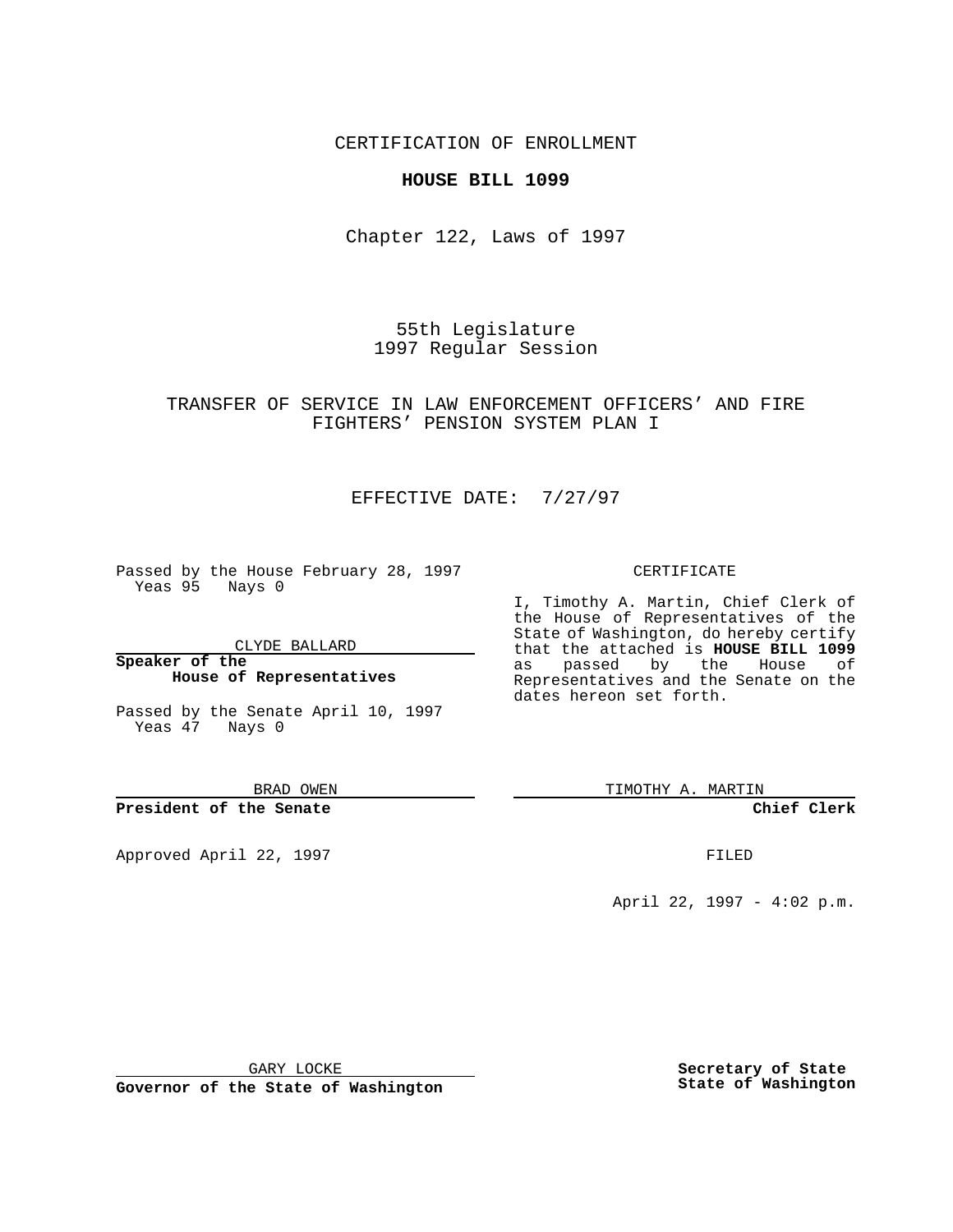# **HOUSE BILL 1099** \_\_\_\_\_\_\_\_\_\_\_\_\_\_\_\_\_\_\_\_\_\_\_\_\_\_\_\_\_\_\_\_\_\_\_\_\_\_\_\_\_\_\_\_\_\_\_

\_\_\_\_\_\_\_\_\_\_\_\_\_\_\_\_\_\_\_\_\_\_\_\_\_\_\_\_\_\_\_\_\_\_\_\_\_\_\_\_\_\_\_\_\_\_\_

Passed Legislature - 1997 Regular Session

#### **State of Washington 55th Legislature 1997 Regular Session**

**By** Representatives Cooke, Ogden, Sehlin, Carlson, Wolfe, H. Sommers, Dyer, Cairnes, Murray and Mason; by request of Joint Committee on Pension Policy

Read first time 01/14/97. Referred to Committee on Appropriations.

 AN ACT Relating to transferring prior service in the law enforcement officers' and fire fighters' pension system plan I; and adding a new section to chapter 41.26 RCW.

BE IT ENACTED BY THE LEGISLATURE OF THE STATE OF WASHINGTON:

 NEW SECTION. **Sec. 1.** A new section is added to chapter 41.26 RCW under the subchapter heading "plan I" to read as follows:

 Any member of the teachers' retirement system plans I, II, or III, the public employees' retirement system plans I or II, or the Washington state patrol retirement system who has previously established service credit in the law enforcement officers' and fire fighters' retirement system plan I may make an irrevocable election to have such service transferred to their current retirement system and plan subject to the following conditions:

 (1) If the individual is employed by an employer in an eligible position, as of July 1, 1997, the election to transfer service must be filed in writing with the department no later than July 1, 1998. If the individual is not employed by an employer in an eligible position, as of July 1, 1997, the election to transfer service must be filed in